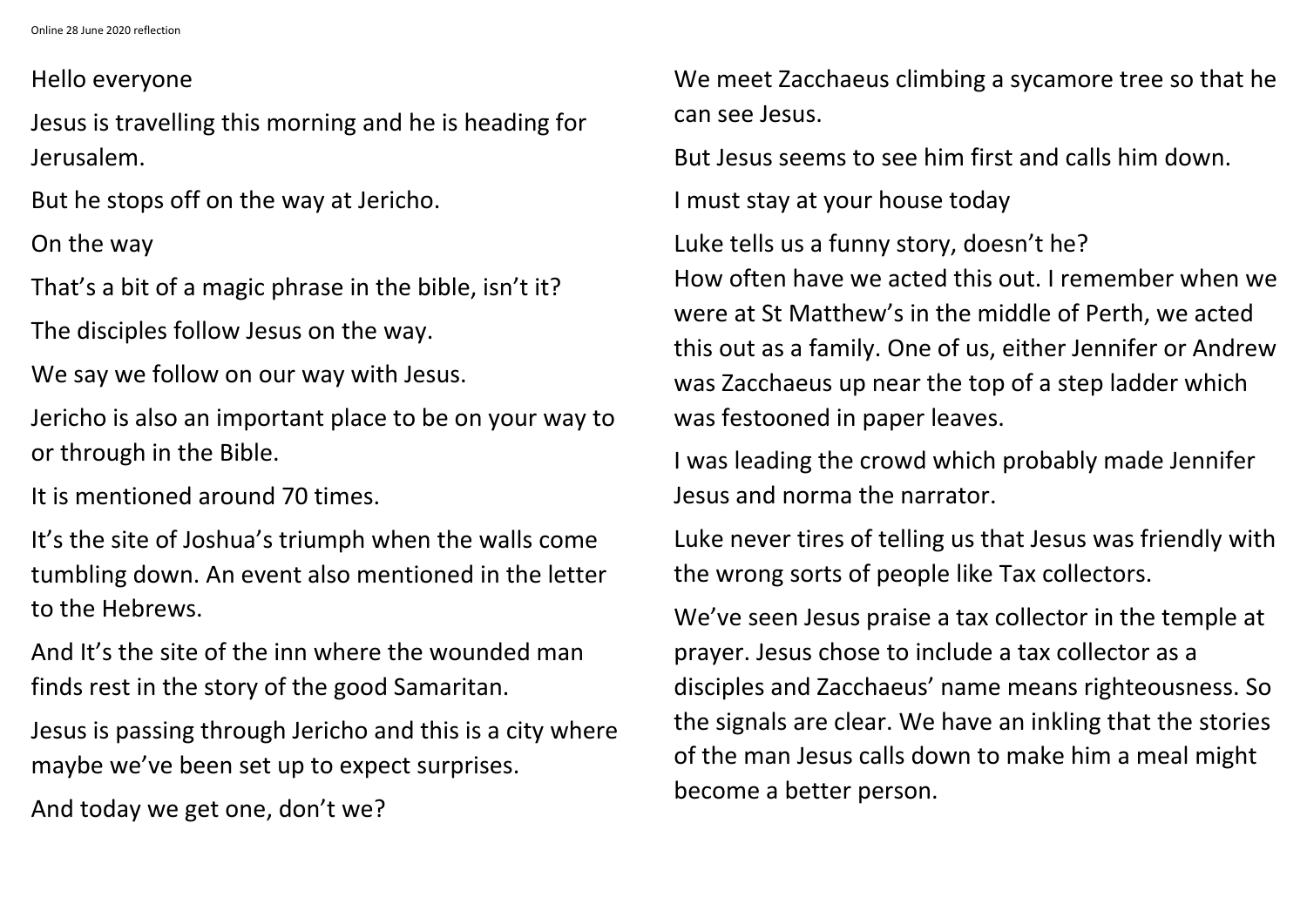This is a point of change for Zacchaeus on his way through Jericho and through life. It needs to be a point for us to take note of too.

Through this story, Luke uses a place, Jericho to link Jesus, Zacchaeus and us to the old Testament.

This stands as one story yet we are just passing through Jericho too and in that motion we are made part of the whole sweep of the Bible story from creation onwards. This is not an end point for anyone. Not Zacchaeus not Jesus and not us today.

Yes, Jesus stops for the night, but then he travels onto the future, to the cross and through the empty tomb as he shows us what living in the kingdom of Heaven actually means here, now and in eternity.

A moment of change for Zacchaeus too and maybe one for those watching from the crowd, who knows? They witness the change in Zacchaeus: not just that he gives so much to the poor, but the complete promise made to Jesus to change his life forever. Today salvation has come to this house, Jesus says

And If you've ever wondered about how to describe churchy words like salvation or saving the lost to those you meet.

Here it is in action in an amusing story from the first century which in this day and age maybe seems a little non PC.

Putting the two recent stories of tax collectors together. The point Jesus makes through Luke becomes very clear. Salvation or being saved is not just about realising you need to change your life but walking with god and actually changing.

That's Jesus, the Messiah for you. He confronts us and makes us decide to follow him on the way or not.

We are all passing through lockdown to a life where we want to take up pastimes, hobbies, work and family life again. But it seems it may not feel like it did at the start of the year, not at first at least.

But it's strange, as I thought of my cat's reluctance to change food this week, I realised that I've got used to lockdown life. There's a quiet reassurance of stopping in